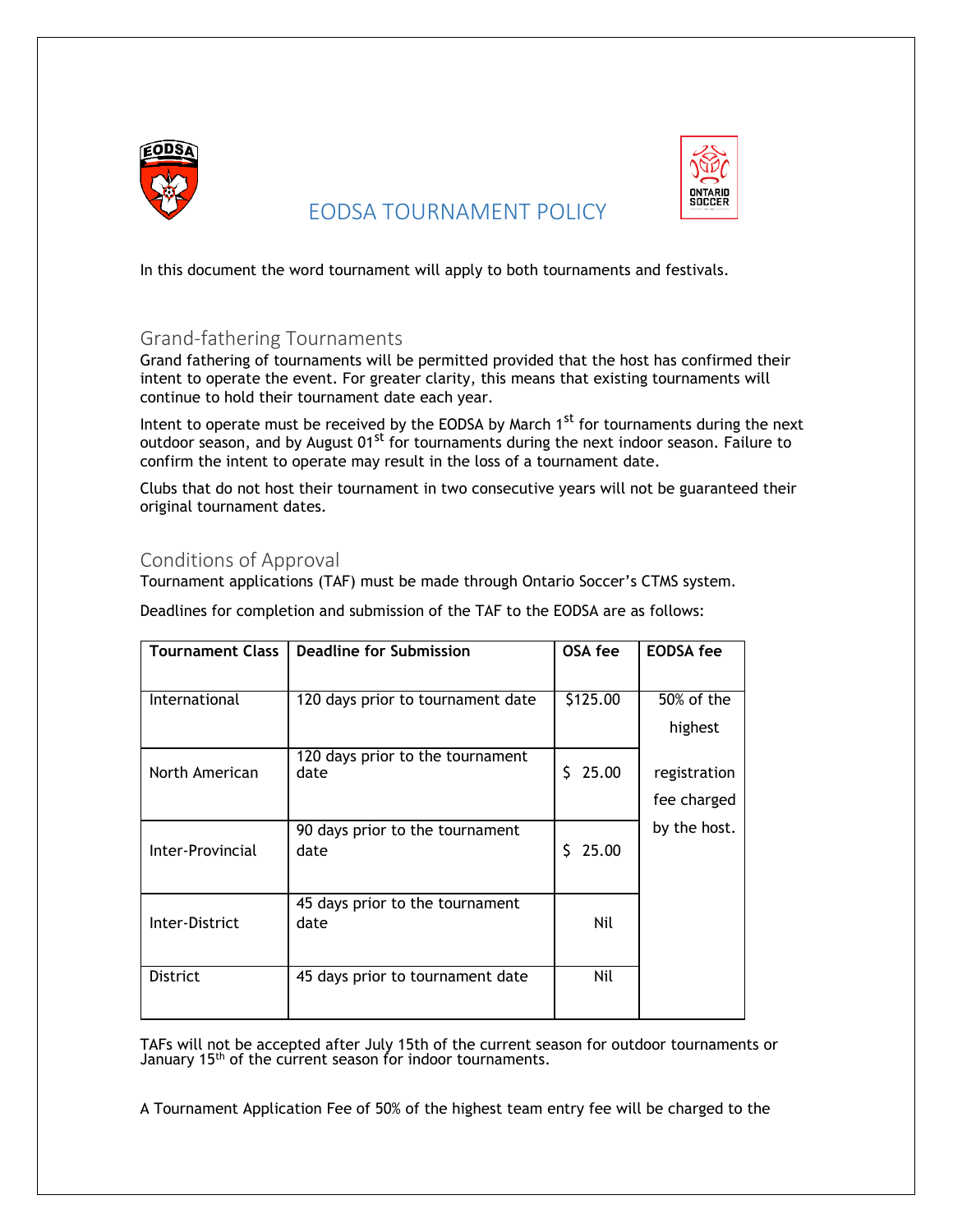tournament host. This amount will be invoiced to the Club once the tournament application has been submitted. Payment of the invoice is due immediately.

| Number of teams in tournament | <b>Commitment Bond</b> |
|-------------------------------|------------------------|
| 1-30 teams                    | \$100.00               |
| 31-100 teams                  | \$250.00               |
| 101-160 teams                 | \$500.00               |

New tournaments will be subject to a performance bond of the following value:

Tournament Rules must be submitted with the application. It is the responsibility of the tournament host to ensure that their rules follow EODSA and Ontario Soccer Published Rules. The following outlines the required Tournament Rules:

- a) **Age Divisions**: list age divisions for the tournament including the proper year of birth.
- b) **Team Eligibility**: Indicate the type of teams being accepted into the tournament. If Mini teams are being accepted indicate the type of play. I.E. Full field, Mini field
- c) **Laws of the game**: Indicate that the tournament will be run in accordance with the F.I.F.A. Laws of the game and in accordance with O.S.A. and EODSAEODSA Published Rules.
- d) **Team Sheets**: are to be provided by the tournament host and are to be completed by each team prior to the start of the game.
- e) **Misconduct Reports**: are to be handed in to the Tournament Organizing Committee at the end of each game and must be forwarded to the EODSAEODSA within 48 hours of the completion of the game.
- f) **Facilities**: Indicate the facilities that are being used for the tournament including the number of fields.
- g) **Guest Players**: Indicate the number of guest players permitted in accordance with Ontario Soccer published rules.
- h) **Discipline**: The following statement must be included in the tournament rules:

**All misconduct Reports will be dealt with by the Discipline Chair in accordance with Ontario Soccer Published Rules. Where permitted, requests for hearing will be accepted within 15 minutes of the completion of the game. In accordance with Ontario Soccer Published rules all decisions made by review are final. All Decisions made by hearing can be appealed to the Eastern Ontario District Soccer Association.**

- i) **Protests:** Indicate the process for filing a protest (note that this is not an appeal)
- j) **Number of players dressed:** Specify the number of players permitted to be dressed.
- k) **Cancellation Policy**: Specify the tournament cancellation policy and refund policy;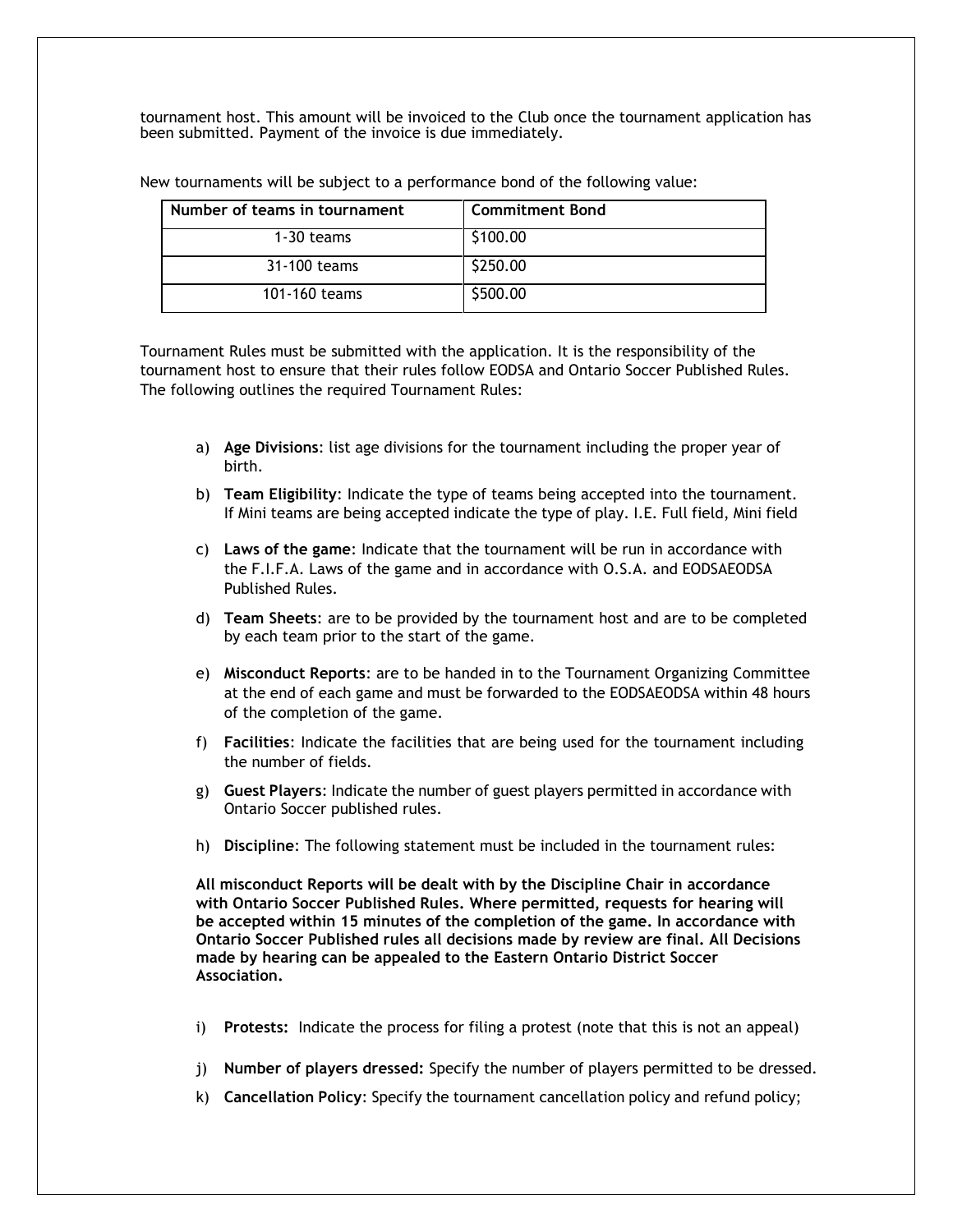make this very clear.

- **l) Substitutions**: Indicate when the tournaments will allow substitutions.
- m) **Tie Breakers**: Indicate the tournament rules for handling a tie.
- n) **Tardy or no-show teams:** Indicate the penalty for arriving late, as well as for teams who do not appear. Please use detail.

Ensure that the Tournament Supplementary Form is submitted with the Tournament application form.

#### Process of Approval

The EODSA will approve the tournament and where required it will be forwarded to Ontario Soccer for approval.

The EODSA will not sanction International and North American tournaments within 4 weeks of each other for the same age and gender.

The EODSA will not sanction 2 tournaments on the same day unless they are of different age and gender and the District Referee Coordinator confirms that there are sufficient Match Officials to cover both tournaments

### Match Officials

The tournament host must include the name of the referee assignor on the Tournament Supplementary Form

Match Officials must only officiate games for which they are qualified.

#### Discipline

The tournament organizers must provide a Discipline Committee to be responsible for disciplinary matters that may arise during the event. The name of the Chairperson of said Committee must be submitted on the Tournament Supplementary Form.